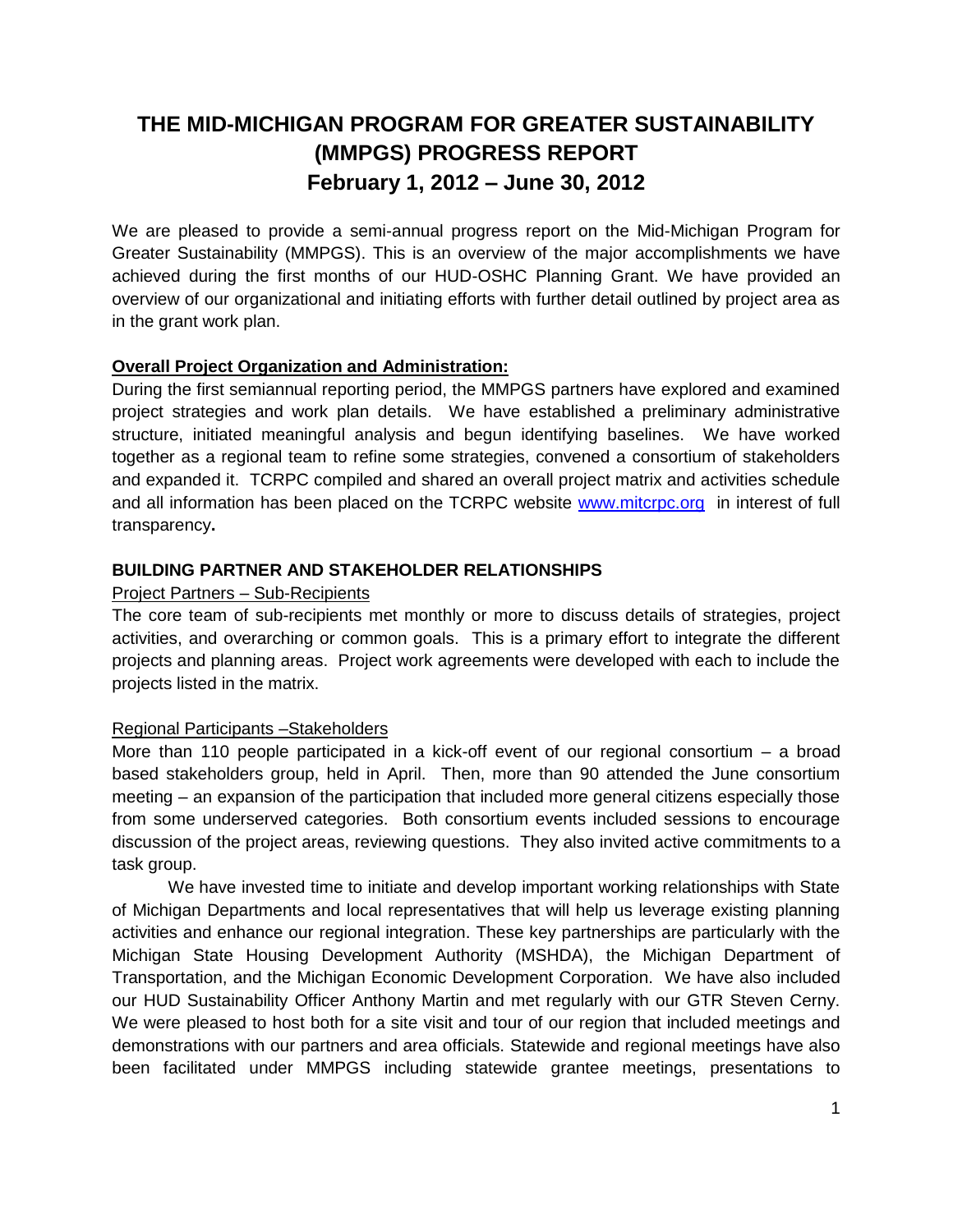community and civic groups, and HUD training in Washington as well as a Chicago Summit for Midwest grantees.

### **Projects 1 and 2: Develop a Regional 5 year Comprehensive Fair and Affordable Housing Plan; Conduct a Regional Affordable Housing Study**

This project work is being completed by Dr. Suk-Kyung Kim of Michigan State University and Katherine Draper, Director of the Greater Lansing Housing Coalition (a local nonprofit). All research activities for the project are on track with the original timeline. The project leaders have begun inviting and forming an advisory task force group to assist and guide their efforts. They successfully accomplished the following tasks during the reporting period:

- Completed the initial analysis about the housing stock in the State of Michigan, Eaton County, Clinton County and Ingham County based on American Community Survey and American Fact Finder.
- Extended housing stock analyses to 16 communities in the tri-county area.
- Presented the research scope and several key findings at the consortium meeting on June 28 $^{\text{th}}$ .
- Two qualified research assistants have been identified for housing data analysis, housing market and condition reviews. They will draft an analysis report by mid-September.
- Develop a list of housing task force members with the Greater Lansing Housing Coalition.
- Met with the Director of the Office for Survey Research at Michigan State University to discuss data collection led by OSR and established the contract document for the collaboration with them.
- Reviewed affordable housing programs offered by HUD and MSHDA (Michigan State Housing Development Authority) and summarized the program features.

#### **Project 3: Community Reinvestment Fund**

This project is moving forward quickly and is slightly ahead of its proposed work schedule. The Project Coordinator Julie Powers of Mid-Michigan Environmental Action Council has worked with the Tri-County Regional Planning Commission to develop procedures for financial management. The MMPGS's overall steering committee, a sub-committee of the Tri-County Regional Commissioners (area elected and appointed municipal officials) met a number of times to discuss the project goals, identify good practices for a mini-grant program. Then, they issued invitations and general announcements inviting applications to form a Fund Board that will consider grant applications, monitor funded activities, and mentor the mini-grant recipients to assure that we meet project goals of increasing the involvement of underserved and marginalized populations in regional and local planning activities in our community. A Fund Board has been appointed by the Commission and includes three representatives from each of our three counties. For each county, they include an elected official, an underserved or marginalized population group, and a general citizen. The Steering Committee of the Commission has also met and begun development of the criteria and application process for the reinvestment fund disbursals.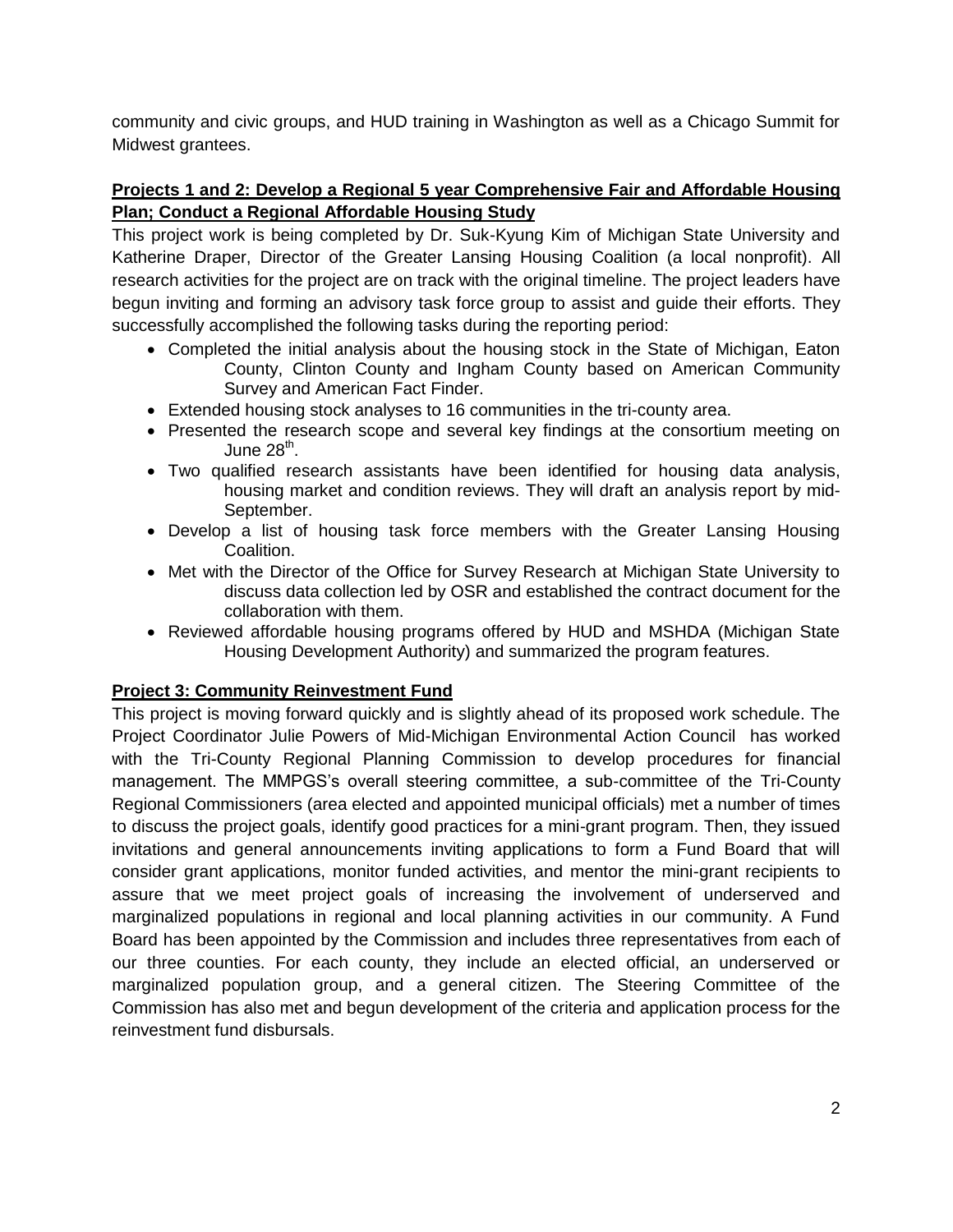#### **Project 4 – Energy Baseline Study of Corridor**

As a core partner, Michigan Energy Options (MEO) has been very active in partner meetings and consortium events. Members of MEO sit on several taskforces, including communications, portal, energy and corridor. MEO continues to support the Mid-Michigan Program for Greater Sustainability and is dedicated to the success of all projects of this program.

The few communities in Michigan, such as Holland, that have a comprehensive energy plan for the decades ahead have as the foundation of such a plan an energy consumption baseline. The baseline typically consists of the energy being consumed in the buildings ("the built environment") and in transportation. Our study focuses solely on the built environment on our demonstration corridor, the Michigan Avenue/Grand River Avenue corridor. The study area focus for this project is specifically along the 25-mile transect between Webberville and the Michigan State Capitol. Our study encompasses an area that is a  $\frac{1}{4}$  mile on either side of this transect.

Such a demarcation has presented immediate challenges to us in designing the study and locating data sources. We have been addressing these challenges in this early phase of the project through research, stakeholder engagement and consultation with experts. These challenges include:

- The corridor crosses multiple governmental jurisdictions: townships, villages and cities.
- The corridor encompasses three utility service territories. Additionally, two utilities service areas overlap with one providing electricity and the other providing natural gas.
- The corridor is not designated or managed as a whole by the entities possessing the data necessary for the study. In other words, a township energy baseline study would fall within established jurisdictions. The tax assessor knows which buildings are in the township. Similarly, a utility knows who its customers are. We must identify the buildings within our study area, using multiple means such as utility data, county tax maps, and GIS.

These challenges are also opportunities. The corridor approach offers a unique opportunity to provide an energy portrait of different communities (rural to suburban to urban) and captures all the major building types found in the region: agricultural, industrial, commercial, retail, multifamily residential, single-family residential and public. We are reaching out to inform stakeholders, such as local units of governments, of our study. We are also working with an existing energy program targeting businesses in Meridian Charter Township to use that as a mechanism to reach interested parties. We have also met with the Lansing Board of Water & Light and have established that the utility will provide aggregate energy data for their customers within their service territory by city block. The Board is also providing staff time to this effort, inkind. We are leveraging the Board's sign-on as we begin discussions with the other two utilities for similar data. To date, research and consultations with experts include: Center for Neighborhood Technology, SEEDS, Garforth International, University of Michigan, Shepherd Advisors, and Midwest Energy Efficiency Alliance.

We will continue to define the buildings within the study area and gather energy consumption per sector from the utilities. Such aggregate data will augment this eventually with building-specific data from audits and residents and buildings opting in to providing their data for this study. We are also discussing with GIS experts the creation of an interactive map that to represent the iterative findings of the study.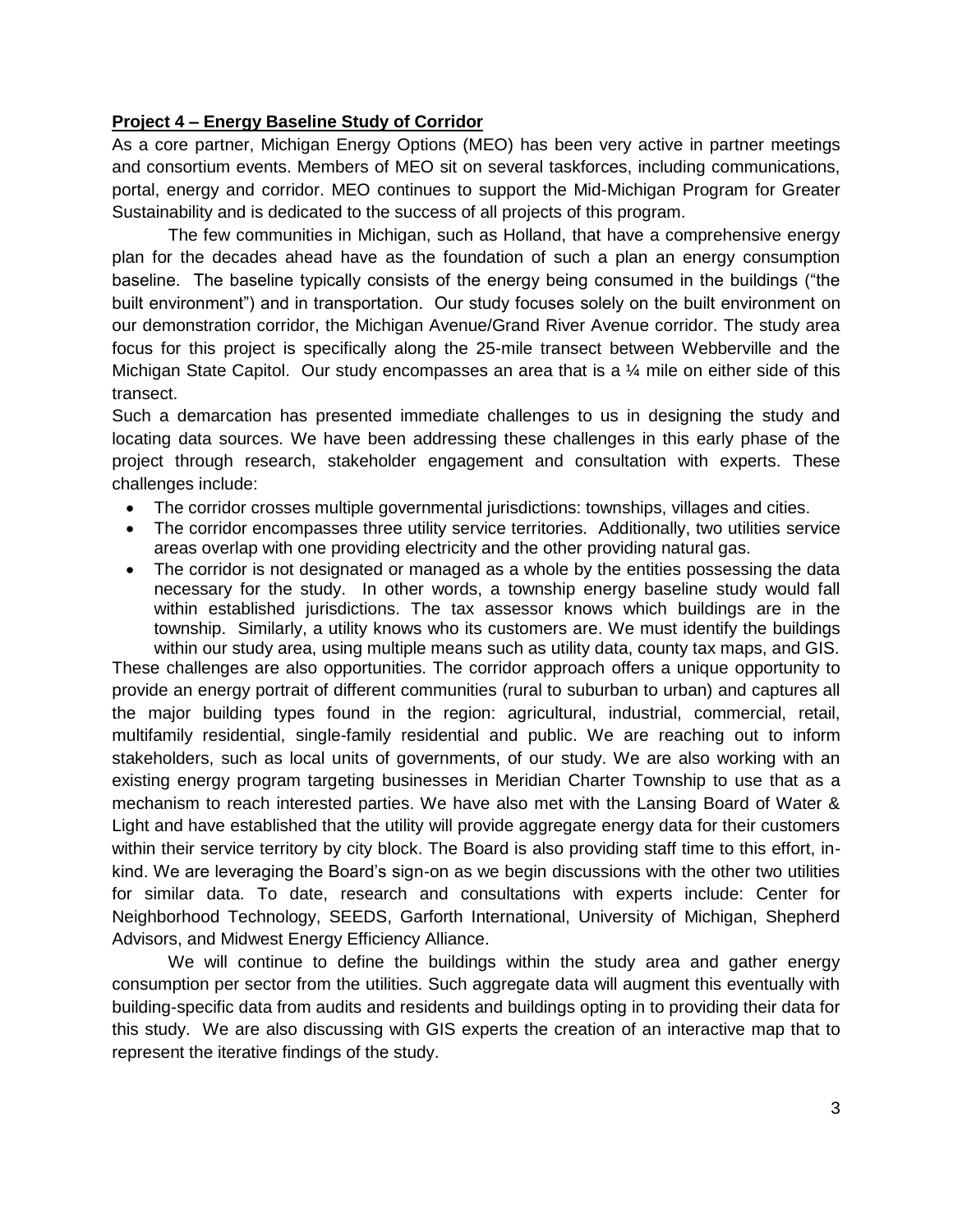### **Project 5: Build Capacity for a Regional Urban Service Management Area**

The project activities continue and are on time to date. Monthly meetings of the Regional Urban Services Management Area Committee have been focused on identifying and adding additional members to fill out the committee's perspectives. They have reviewed and identified a number of key action steps to take over the next year and have initiated a public outreach plan for activities to promote and extend understanding in the community. A technical subcommittee was formed to identify model master plan and zoning language that could be shared with local municipalities. An unpaid student intern has been brought on to begin collecting and analyzing some zoning ordinances for "sustainability" language and mechanisms.

### **Project 6: Greening of Mid -Michigan**

**Element 1: Groundwater Management Board:** The Groundwater Management Board met twice during the report period and discussed the project initiatives in this element and their fit with the Board's annual work plan. They have identified a tentative schedule of groundwater protection audits with the refinement of an audit tool to use.

**Element 2: Middle Grand River Organization of Watersheds:** Two kick-off meetings of the newly forming Middle Grand River Organization of Watersheds (MGROW) were held during this report period. Over 50 area citizens, water enthusiasts, and representatives of the region's water sports and watershed area protection organizations participated actively and have indicated support of a regional umbrella organization. One meeting was held at the Tri-County Regional Planning Commission offices in Delhi Township, south of the City of Lansing. The other kickoff event was held in the northern part of our region, in St. Johns, central Clinton County. Geographically this provided an opportunity for stakeholders to attend at the most convenient location. The purpose of the meetings was to establish an initial contact and connection with stakeholders in the watershed. This includes but is not limited to conservation districts, "friends of rivers" groups, municipal officials, anglers, paddle groups, conservation groups, riparian land owners, etc. The MGROW organization has now developed bylaws, identified officers and a membership structure, and begun to discuss dues and supports to assure the long term viability of the group while they initiate a regional list of objectives and activities.

A needs assessment of the stakeholders was completed with an interactive electronic survey process. The results of the needs assessment will be tabulated, and reviewed in great detail with the MGROW Board. The results will help steer MGROW's activities and will help to prioritize efforts in the future. The information will be tabulated and reviewed by the MGROW Board at their July meeting.

**Element 3: Greening Mid-Michigan Visioning Process:** The sub-recipient partner on this element is Meridian Township. Their staff and elected officials have been involved with MMPGS in several ways during the report period. In addition to their participation in the kick-off events and program-wide meetings, organizational sessions, and work plan development, they have convened area residents and leaders to plan specific activities in support of the MMPGS. This project element includes communications and outreach activities which are on track with the work program and have been instrumental in assuring growing participation and interest in MMPGS by area residents and organizations. Green Shows, locally produced film shows that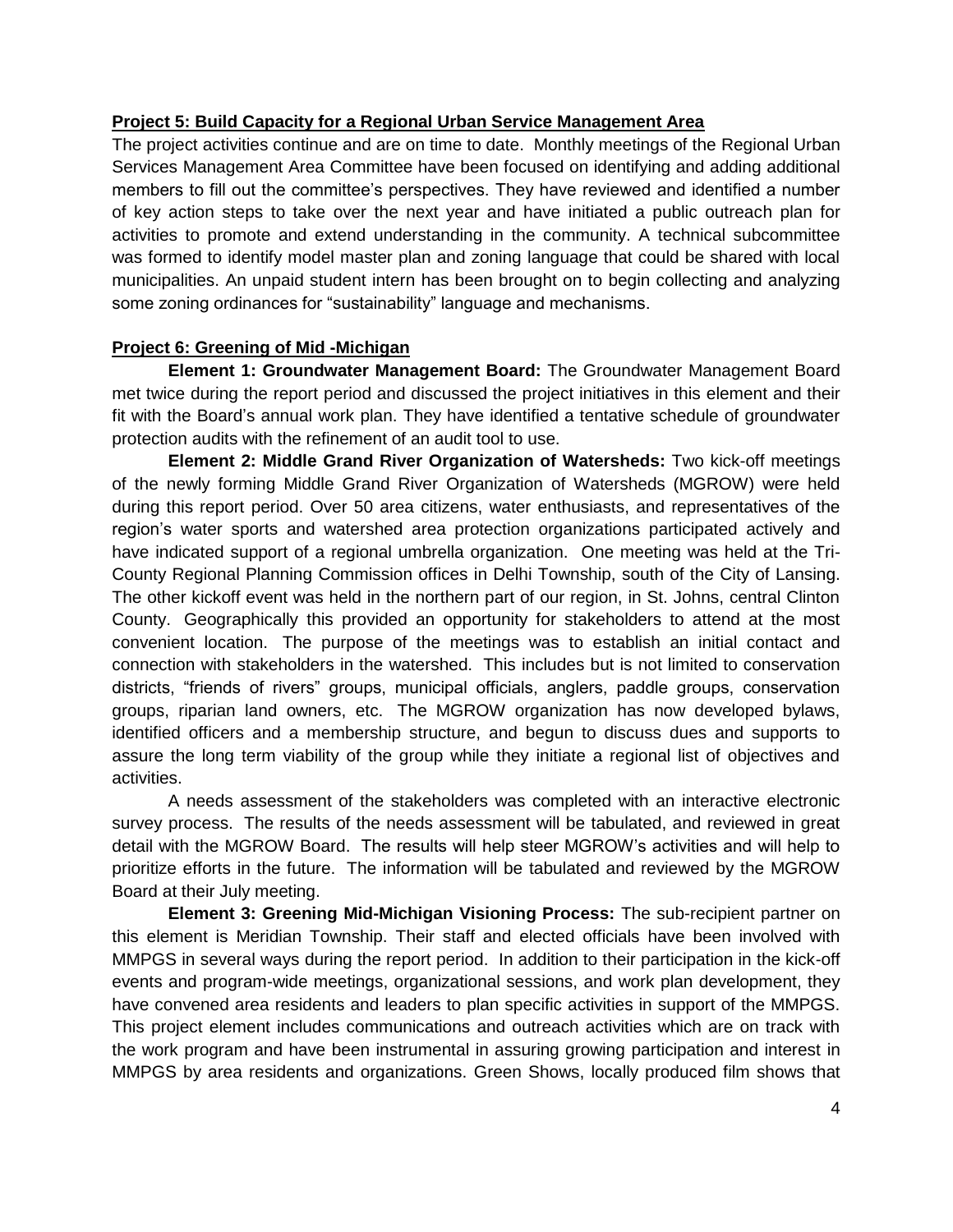present sustainability issues and practices, will promote the MMPGS and related activities, and showcases area greening efforts.

- Prepared a list of policies, practices, and plans related to sustainability <http://recycle.meridian.mi.us/policy/>
- Developed and distributed invitation to share ideas and participate in "Green Shows." Continued to develop ideas for Green Shows Compiled suggestions from 7 small groups for topics, projects, events, people, etc. that might be featured on a Green Show.
- Helped develop script for Mind Mixer Promo Video
- Compiled a list of "green" segments produced by HOMTV that are currently available online (see<http://recycle.meridian.mi.us/news/july-2112.1.pdf> )

Some of the many specific activities include the following (with links to some of the materials and events described):

- Meridian Green Team Tour of Michigan Energy Options
- The Meridian Township municipal cable station, CAMTV/HOMTV covered the MMPGS Consortium kick-off event and aired it on the local cable station. View at <http://bit.ly/mmpgs-1>
- Shared "Green Calendar" for use by partners and the public <http://bit.ly/greatergreen>
- Began filming promotion for Mind Mixer Site: [http://ideas.midmichigansustainability.org](http://ideas.midmichigansustainability.org/)
- Placed information about the MMPGS in a variety of publications in the region for example the Township newsletter, "Green Gazette" Compiled some graphics/images illustrating "sustainability concepts' for future use in encouraging discussion on sustainability and how to integrate its concepts in our daily practice[shttp://bit.ly/mmpgs-3](http://bit.ly/mmpgs-3)
- Prepared summary of Energy Roundtable Discussion from Kick-Off [http://bit.ly/mmpgs](http://bit.ly/mmpgs-energy1)[energy1](http://bit.ly/mmpgs-energy1)

## **Project 7: Sustainable Corridor Design Portfolio Project**

The Project 7 Corridor Design Portfolio project is a little behind the proposed schedule but expects to catch up to the work plan schedule before the close of the next reporting period. The main delay was associated with negotiating agreement between the Michigan State Housing Development Authority's matching funds grant work and the identification of possible specific Charette planning events and schedules. During the last week of June, the issue was resolved and TCRPC has been awarded MSHDA funds to support complimentary activities for the Housing (Projects 1 & 2) and this Corridor Design project work.

**Sustainability Training:** The TCRPC in collaboration with MSU partners and the Michigan Municipal League co-hosted the 2012 Sustainable Communities Leadership Academy to train local officials on the principles and practice of local sustainability planning. The primary purpose of this workshop was to deliver educational information on best practices for implementing local sustainable communities to elected and appointed officials within the Tri-County area. The workshop attracted 79 participants from across the state, 19 within the Tri-County area alone. Certificates of completion were offered to 66 attendees who were able to complete the entire program.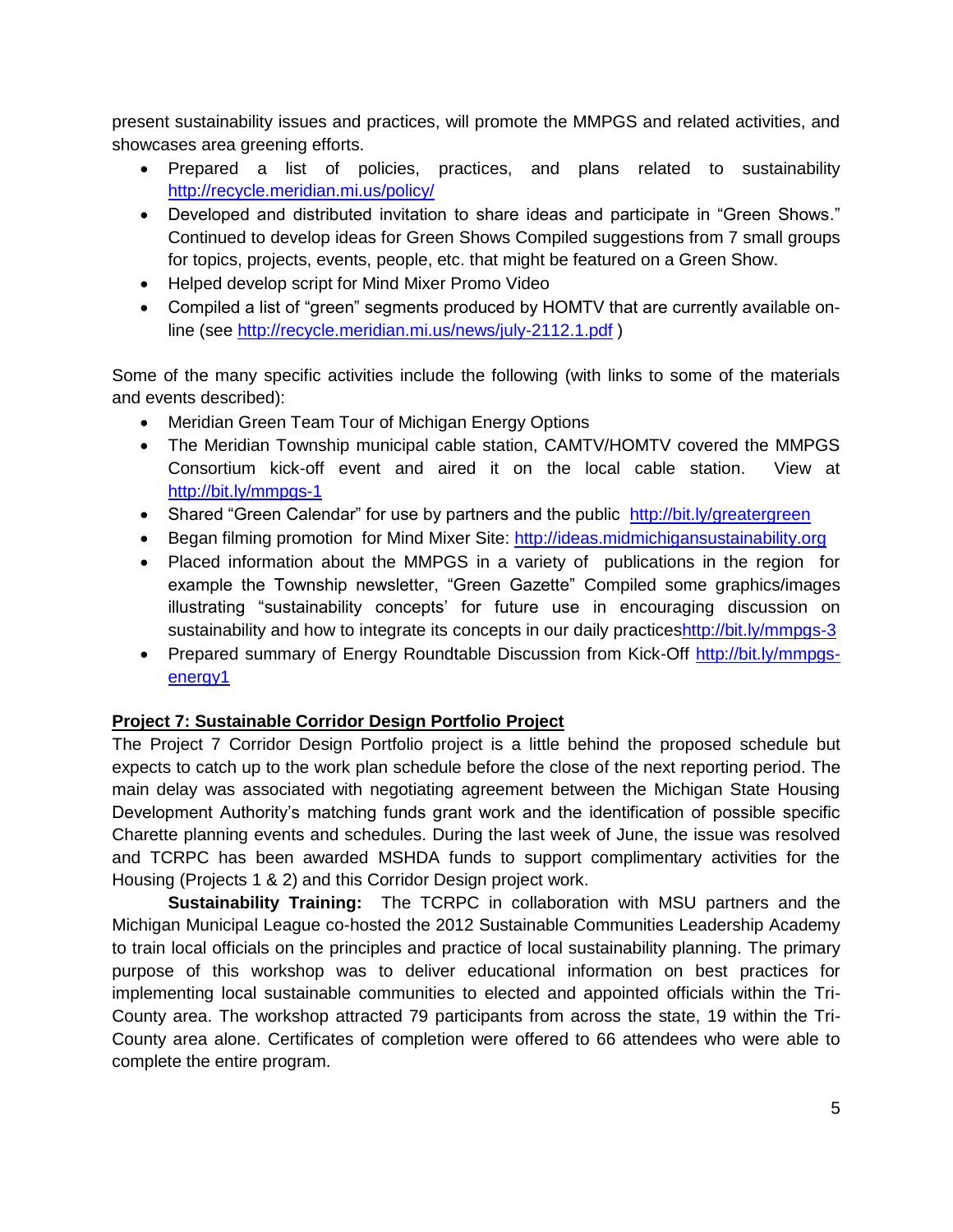The two-day workshop offered a certificate of completion. The curriculum included presentations on an introduction to sustainable communities, energy, local food, the new economy, mobility, the built environment, natural resources and community capacity. Supplemental material included presentations on LEED ND, climate change and a panel discussion on the successes in sustainability planning featuring local planning officials.

**The Audit Tool** work to date has consisted of compiling a task and timeline based upon the research information regarding assessing sustainability. This research has identified general information such as various definitions of sustainability and similar concepts. The research has reviewed the perspectives of the major players and their accepted tenets and guidelines (e.g. the Federal and Livability guidelines, or the APA and Smart Growth guidelines, the LEED and their Principles, or the ICLEI and its guidelines). A second-round of research has focused on the quantifiable metrics, legal issues, and academic journal support. Finally, working with the existing foundation of SGRAT and co-partners, a prototype tool is being drafted that addresses the needs of the co-partners and includes accepted best practices and regional stakeholder priorities.

**Student Design Studio:** The Michigan State University (MSU) project partners, particularly Dr. Paul Nieratko and Mr. Wycoff have had conversations with many stakeholders along the corridor concerning key issues. Their MSU team has met internally and with external partners to begin shaping design project activities, timelines and schedules that accommodate the students' practicum classes as well as collection of basic data from most of the jurisdictions regarding the status of local planning and zoning along the corridor. They have prepared some basic corridor maps for internal use and staff members have begun to inform themselves about land use, demographic and economic circumstances along the corridor. They have traveled the Michigan/Grand River Avenue Corridor by foot, transit and bike. They have talked with the City of East Lansing about possible design sites along the corridor.

The MSU Land Policy Institute (LPI) needs to be involved with TCRPC very soon on the relationship of all taskforces and Committees involved in MMPGS and their relationship to the individual projects.

#### **Project 8: Complete Streets**

**Elements:** Safe Routes to Schools, Complete Streets ordinance development with local municipalities, promote and support Smart Commute and Walk-Bike programs.

The project partners in these activities are the Mid-Michigan Environmental Action Coalition, the Michigan Fitness Foundation (MFF), and the Trails and Greenways Alliance in mid-Michigan.

This project and its elements are underway and on track per the work plan schedule. The MFF partners convened and facilitated a gathering of bicycle and walking organizations to establish an umbrella support coalition, the "Mid-Michigan Active Transportation Coalition" which enjoyed the participation of over 30 on a weekday evening in June. The group discussed issues of concern or interest to all and began identification of actions steps to improve multimodal transportation and access throughout the region. They have also initiated contacts with regional transportation planning offices and compatible intermediate school district facilities offices regarding future safe routes to schools audits and programs in the region.